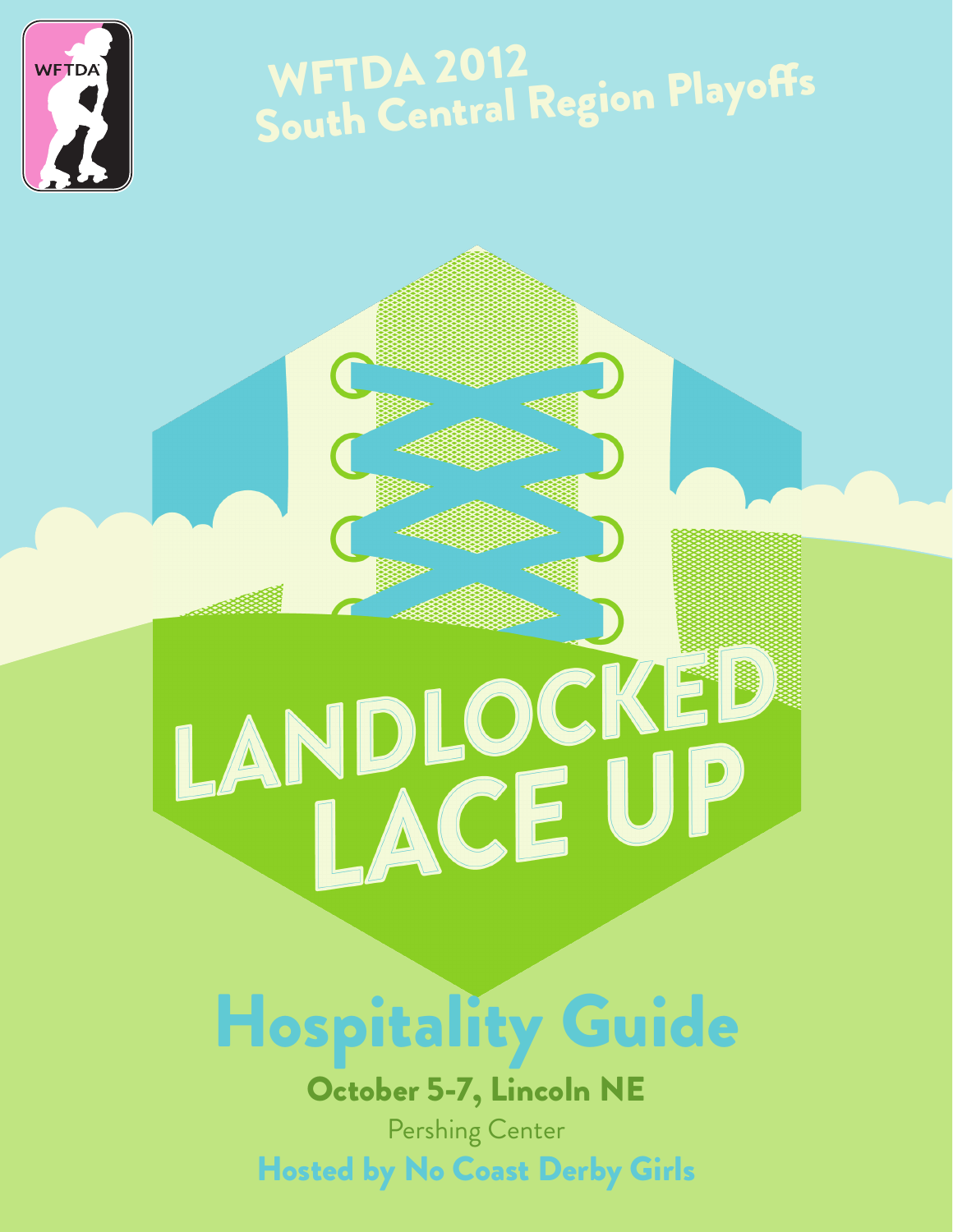## Pershing Center We Skate

226 Centennial Mall, Lincoln, NE 68508 402.441.8744

pershingcenter.com

Pershing Center, Lincoln's historic, cityowned arena, offers a versatile facility for spectator events and a total of more than 44,000 square feet of exhibit space suit- able for a variety of exhibitions, trade shows or hospitality events. The Pershing arena can seat up to 7,000 persons and offers a 16,000 square foot arena floor.



#### Parking

Parking is available at seven covered commercial lots within four blocks of Pershing. Street parking is also available. For more information check out the Directions and Parking website pershingcenter.com/directions.html

#### **Security**

Where

There will be hired security personnel and volunteer security staff from the No Coast Derby Girls to attend to crowd control and general security matters. Nonetheless, you are advised not to leave valuables unattended as neither WFTDA, No Coast Derby Girls nor the Pershing Center can be responsible for loss, damage or theft of your belongings. Any property you bring to the event is at your own risk.

## Food and Beverage

Pershing Center provides on-site concessions and alcohol sales. Outside food and beverages are not permitted.

## Rules and Restrictions

- By state law, Pershing Center is a smoke-free facility.
- All purses, bags and cases are subject to search.

2

- Any item that is dangerous, hazardous and/or illegal or that may be used as a weapon, compromise or otherwise interfere with the enjoyment, comfort or safety of any person or pose risk to security at the venue, or any other item that WFTDA event officials or Pershing Center officials determine (in their absolute discretion) may cause injury or public nuisance or inconvenience to any other person is strictly prohibited.
- No animals other than guide, signal or service animals (as defined by law) are allowed in Pershing Center. All sanitary needs for permitted animals are the responsibility of the customer.
- Neither Pershing Center, WFTDA nor host league will be liable for any loss, damage or harm (of any kind, including to any person or any property) arising from your presence at the event and you agree that no claim, complaint or proceeding will be brought in this regard. You are responsible for any property you bring to the event and such property is at your own risk. Your presence and/or movement in and around the event is at your own risk.
- Pershing Center is wheelchair accessible there is a section designated for people requiring accommodations. •Please call the box office at (402)441.7766 at least two weeks in advance if someone in your party requires special assistance.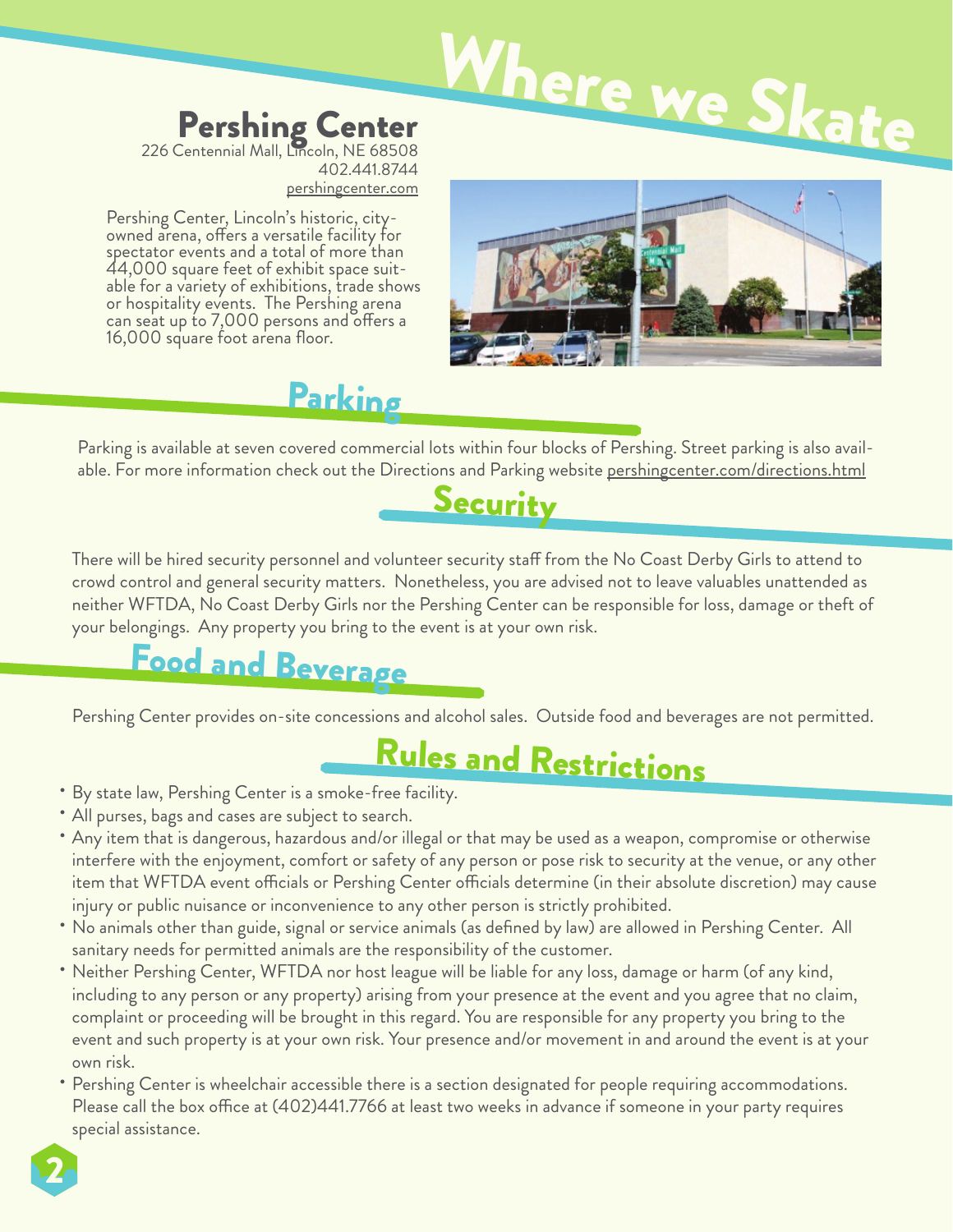## Spectators

#### Seating Information

- All seating is general admission. There will be trackside seating, some sections of chairs and bleacher seating in addition to standing room. There is no reserved or VIP seating.
- In order to sit trackside, you must be at least 18 years old. If you do not have valid photo ID to verify your age you will be required to move.
- Please be considerate and allow others to sit if a seat is not actively being occupied. Do not "save seats" for individuals who are not returning to their seats momentarily.

#### Tickets

You can purchase tickets online at ticketmaster.com/Wftda-South-Central-Playoff-tickets/artist/176407. Tickets can also be charged by phone at 1-800-745-3000. Tickets are subject to convenience charges.

- Individual passes per day: \$22 +fees through 9/27/12 when prices increase to \$27 + fees
- 3-Day Passes: \$65+fees through 9/27/12 when prices increase to \$80+fees
- Children 9 and younger are admitted for free when accompanied and supervised by a ticketed adult.

You may also purchase tickets at our box office or any Ticketmaster ticket center, including those in Lincoln at UNL City Campus Union and five Russ's Markets stores. Pershing Center accepts cash, checks, Visa, Mastercard and Discover cards.

#### Event Parking

Metered parking is available throughout downtown Lincoln as well as the perimeter of Pershing Center. Ten hour meters are located just to the North of Pershing Center. Meters located on City streets are enforced from 8:00 a.m. to 6:00 p.m. Monday through Saturday. Meters are FREE on Sundays. Metered time limits are as follows:

| White = 10 Minutes  | Red = 30 Minutes  | Yellow = 60 Minutes |
|---------------------|-------------------|---------------------|
| Orange = 90 Minutes | $Green = 2 Hours$ | Brown = 5 Hours     |
| $Blue = 10$ Hours   |                   |                     |

Numerous parking garages are located in Downtown Lincoln and within easy walking distance to Pershing Center. Rates are First Hour FREE | \$1 ea. additional hour | Max. \$9 all day.

The Holiday Inn is within easy walking distance to Pershing Center. The Holiday Inn is 7 blocks to the west of Pershing Center.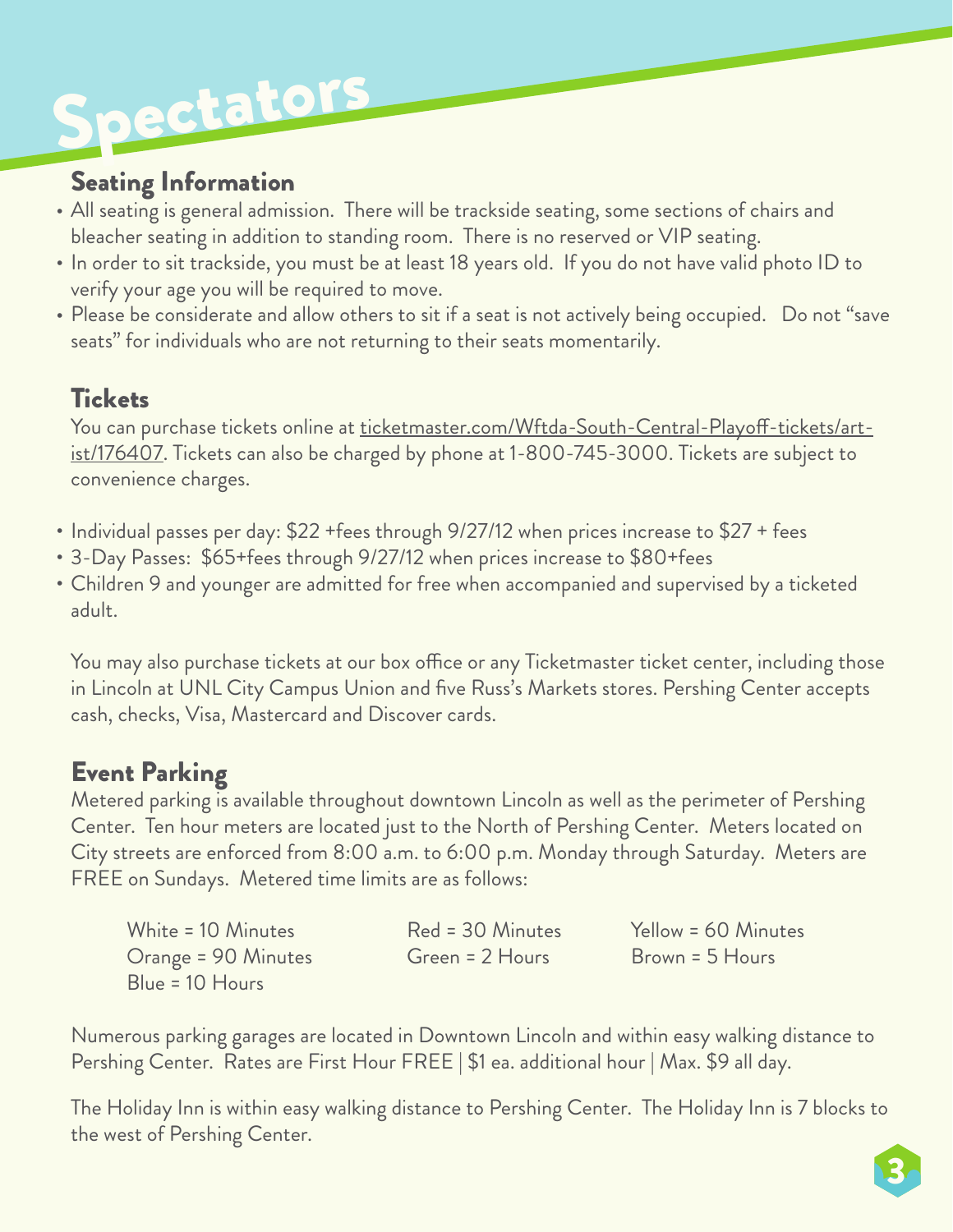

141 N. 9th St., Lincoln, NE 68508



**Toll Free:** (877) 834 3613 Particpants, mention block code WFT Fans, mention block code WFF

Participants: Fans:

http://alturl.com/vv934 http://alturl.com/g57v8



The Holiday Inn is located at 141 N. 9th Street and is within easy walking distance to the venue as well as the Sunday evening after-party.

For those of you coming from the west, north or east: From Interstate 80 take Exit 401A toward 9th Street/Downtown and the Holiday Inn is located 3.7 miles and will be on the right-hand side of the street.

For those of you coming from the south: follow Highway 2 into Lincoln and stay straight to go onto 10th Street (2.2 miles). Turn left onto Q Street (.08 miles). Turn left onto 9th Street (.1 mile). The Holiday Inn will be on the right-and side of the street.

A complimentary shuttle is available for those of you flying into Lincoln.

## Take in some culture

4

#### **National Museum of Roller Skating** 4730 South St

Yes! It's right here in Lincoln, NE featuring everything roller skating including a roller derby section! They are open 9-5pm on Friday and are opening just for derby on Saturday from 10am-2pm. Use the back door on the west side to enter on Saturday!

#### Historic Haymarket Between 7th and 9th Streets, from O to R Streets

Great restaurants, unique shopping and fun nightspots located among restored turn-ofthe-century warehouses. Check out the great Farmer's Market on Saturday morning – Ripa and Flash swear by the kolaches sold by local bakers!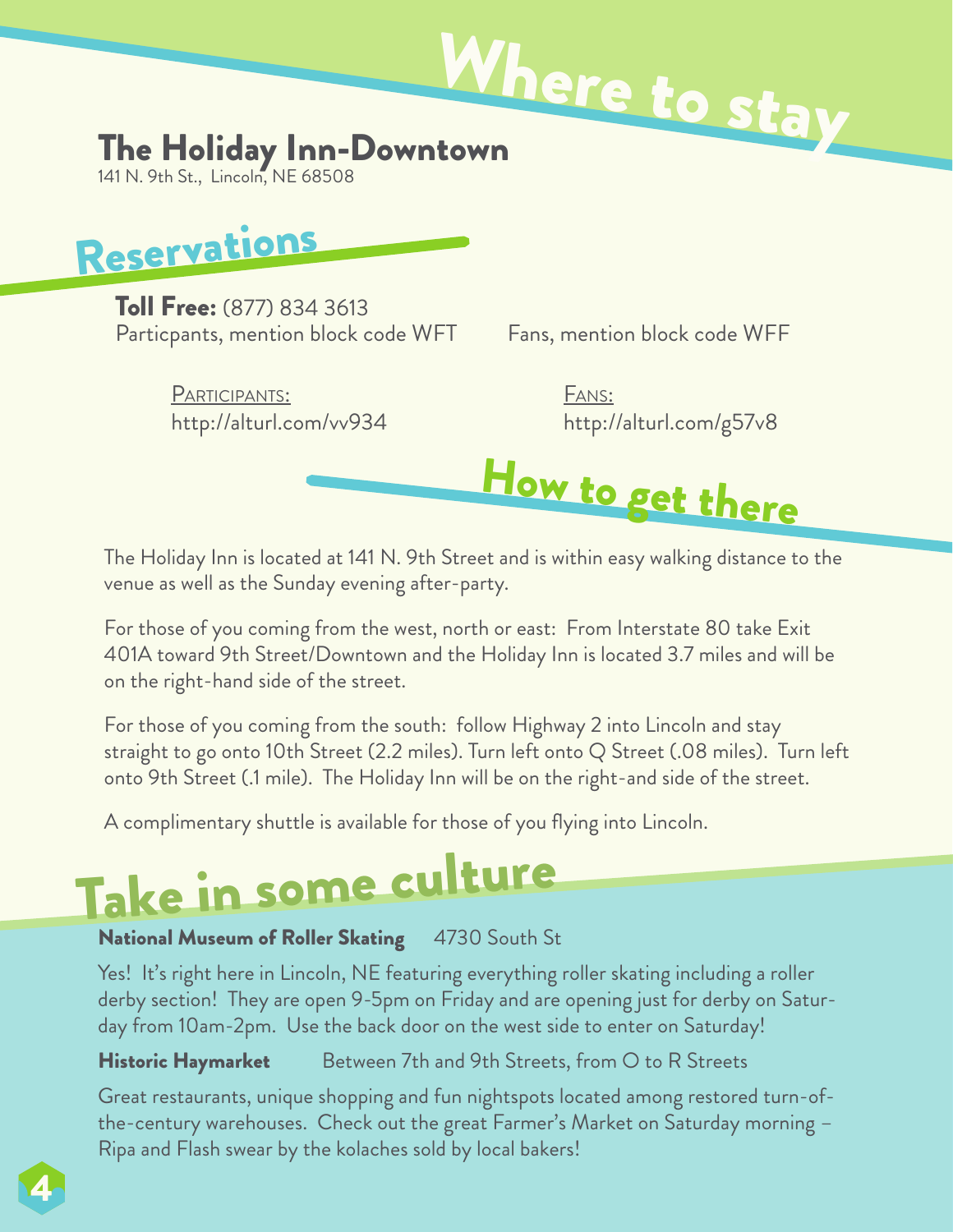## Trave

### By Plane

If flying into the Lincoln Municipal Airport (LNK) and have booked lodging at the host hotel, The Holiday Inn-Downtown, they provide a free shuttle to and from the airport (be sure to request at time of reservation booking). Ample ground transportation is also available via taxi service and car rental. The airport is 5.35 miles from Pershing Center.

If flying into Eppley Airfield (OMA) in Omaha, Lincoln is 60 miles west on Interstate I-80. Rental cars, shuttles (Omalink, Eppley Express) and limo services are available (reservations are recommended). By Train

Lincoln is served by Amtrak, located in the Historical Haymarket at 510 N Street just two blocks from the host hotel and one mile from Pershing Center. Visit amtrak.com for more information.

By Automobile

Lincoln is located at the crossroads of America (along Interstate 80 and just 50 miles west of Interstate 29).



The Single Barrel 130 North 10th Street (one block from the Holiday Inn - Downtown)

Come down to the Single Barrel all night, every night. There is always cold beer, great drink specials and a FREE mechanical bull! Join the No Coast Derby Girls in their ongoing bull riding contests, then hit the dance floor. You can count on a dance off on Sunday night and another victor crowned "Dance Off Champion!"

\$2.50 beer and drink specials along with FREE admission with your ticket stub and/or Pershing Center proof of admission.

A bout weekend menu will feature affordable chop house-style fare with seasonal local products obtained from the Haymarket Farmer's Market locally raised beer, pork and fish. Menu will include burgers, clubs, catfish and pork. Vegetarian and Vegan options will include Roasted Vegetable Sandwich, House Salads, and Mac & Cheese.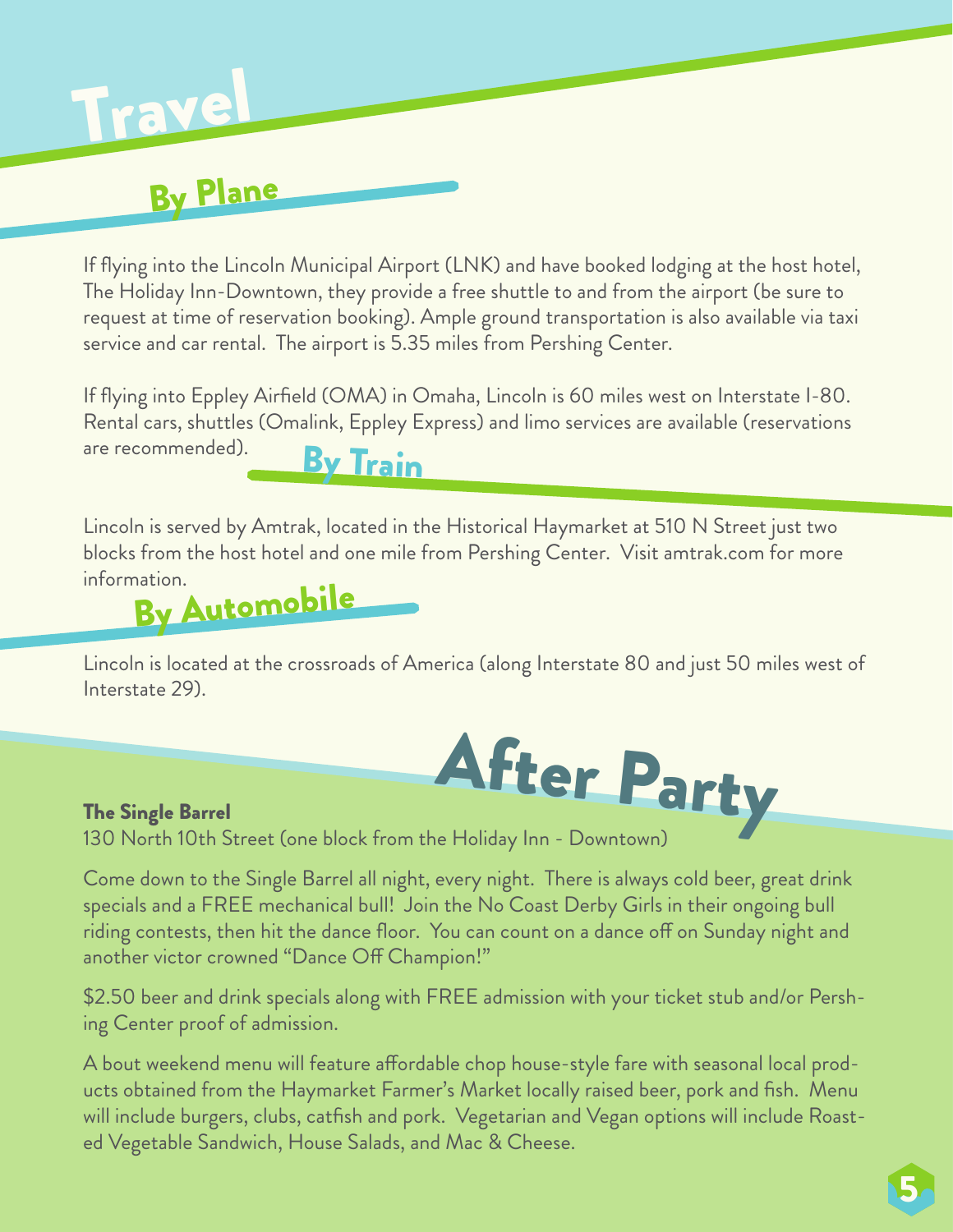## Registration

## Participants

Registration will be held on Thursday evening from 5:00-8:00 p.m. at the

Holiday Inn Downtown Lincoln (141 N. 9th St., Lincoln, NE 68508) at which time skaters, officials and other credentialed participants will complete required paperwork and receive their tournament credentials. Late registration will take place Friday from 8:00-10:00 a.m. at the venue

Credentials must be worn at all times in order to obtain access to the venue and to restricted participant areas. There is a \$30 fee to replace lost or stolen credentials.

## Track floor, warm up space and warm up times

The floor is polished concrete. NCDG recommends 92-93A durometer, 88-89A pushers. The venue will be open from 5:00-9:00 p.m. Thursday evening for skaters and officials who wish to test the floor. Teams will be allowed to warm up on the actual track during the half-time of the game prior to their own, as well as in the 20-30 minutes before the start of their bout.

There is a warm-up track in the space beneath the track, but it is not the same finish, obviously. Additionally, because of the concrete beams, no hitting can be done in the downstairs warm-up area. Skates are not allowed on the stairs either.



Emergency Medical Technicians will be on site at all times to assist with any injuries that arise. The WFTDA Emergency Action Plan requires the WFTDA, as tournament host, provide trained, certified emergency medical responders should an injury occur on the track. Only the WFTDA provided EMTs may go onto the track or players benches to access or treat a skater or official. Once removed from the playing area, if the skater or official wishes to use their own medical provider, s/he may refuse additional treatment.



Each team will be assigned a locker room fo rthe duration of the tournament. A key will be assigned to each league in order to secure their personal possessions when the locker room is unattended. There will be a designated room for officials and also for announcers. Kindly clean up after yourselves as there are quite a large number of you using a shared space for the weekend.

## Skate emergency

Sin City Skates is again the official skate tech of the tournament season. If you have a skate malfunction, they are available to assist you free of charge and get you back on the track. Take note of where their table is so you know on the off-chance you require their assistance. Thank you to Sin City for offering this great service!



The Coffee House, 1324 P St

The Mill Coffee and Tea, 800 P St

6

Scooter's Coffee & Yogurt,  $1033$  O St & 151 N 8th St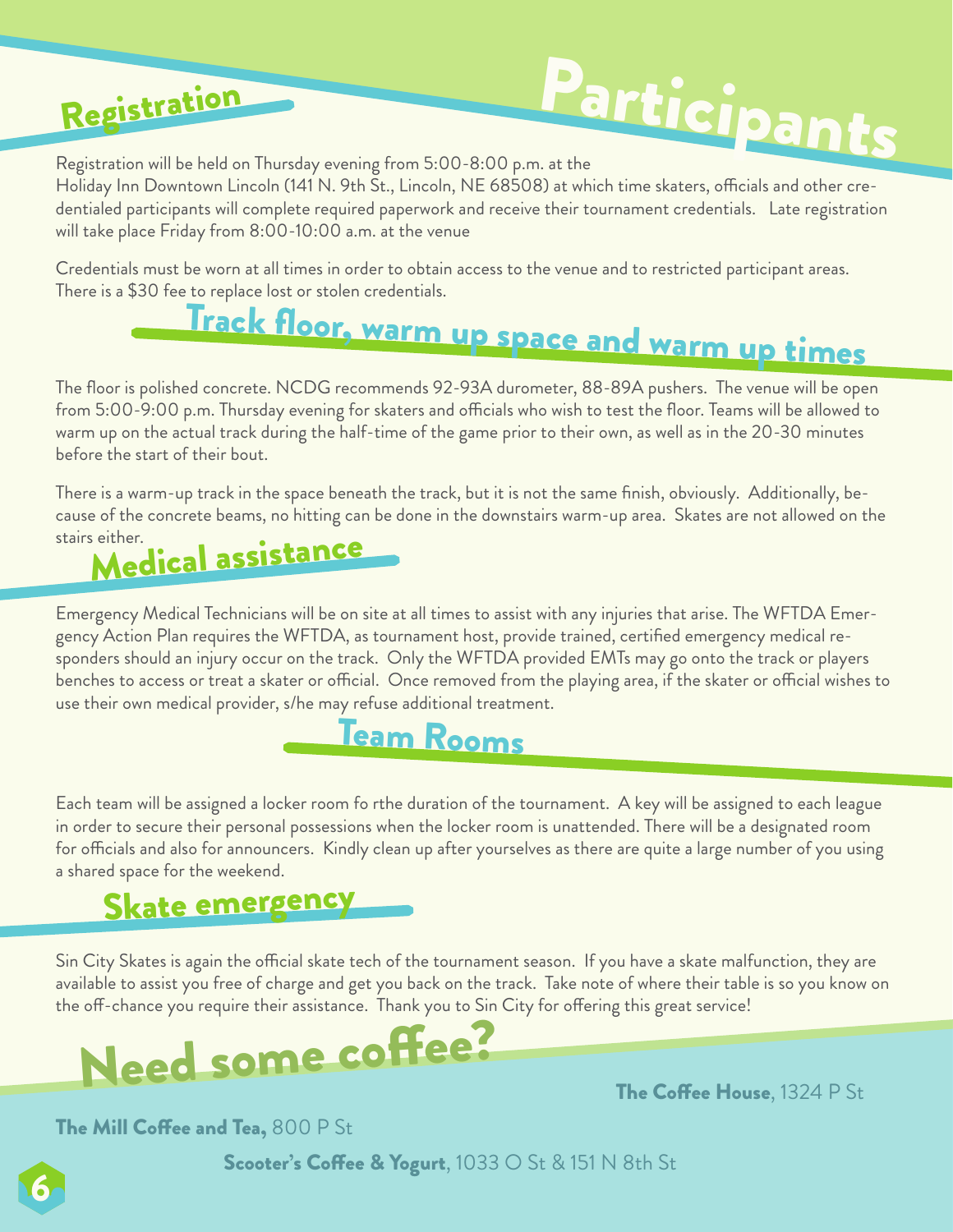

- No video or audio recording devices or cameras with detachable lenses without prior approval from the WFTDA. Please visit wftda.com/tournaments/credentials for more information.
- You must be at least 18 years old to sit trackside and provide a valid photo ID to verify your age if requested or you will be required to move.
- If you choose to sit trackside you accept all responsibility for the possible risk of injury to you, or damage and/or destruction to your belongings at any time and without warning. Trackside seating is at your own risk.
- You must remain seated in the trackside seating. Keep your hands, feet and belongings behind the safety line at all times. Do not touch or grab skaters or officials who fall into trackside seating.
- Fire lanes, exits and walkways must remain clear.
- Certain areas of the track and venue are reserved for individuals who require special seating or perform specific bout duties. They may obstruct the view of persons behind them. However, they are not able to move, sit, squat, or otherwise alter their position lest they not be able to complete their job function. Thank you for your understanding.
- By entering the venue you agree to the possibility of being photographed, filmed or recorded. Your voice, image and likeness may be captured and recorded in and around the venue and publicly disseminated by any means and in any format or media, and you waive all rights on an irrevocable, worldwide, perpetual basis to object to such recording and dissemination.



The Women's Flat Track Derby Association strives to provide a safe and satisfying event for everyone in attendance by seeking your compliance with guest code of conduct. We ask for your assistance is creating an environment that is free of:

- Abusive or foul language and obscene gestures directed toward other guests, venue employees, tournament staff and volunteers, players, coaches, and officials.
- Guests who are disruptive to the event or impair other guests' enjoyment. •
- Intoxicated or drug impaired individuals.
- Smoking, except in designated areas (located on the outside of the arena). •
- Prohibited entry items such as outside food & beverage, weapons, non-service animals, air horns, vuvuzelas, megaphones, laser pointers.
- Professional cameras, video cameras, and audio recorders are prohibited without prior authorization and proper credentials.
- Guests without proper authorization or credentials entering or attempting to enter restricted areas •
- Banners or signs that obstruct the view of guests, obscure sponsor advertising, contain objectionable subject matter, or are commercial in nature. WFTDA and the venue reserve the right to remove any banner or sign at any time.

Guests not abiding by this Guest Code of Conduct are subject to ejection from the venue. In the event that you are refused entry into or requested to leave the venue for failure to comply with the Guest Code of Conduct or follow the venue regulations, you will not be entitled to a replacement or refund for your ticket. Entry to the venue shall constitute acceptance of the Guest Code of Conduct and venue regulations.

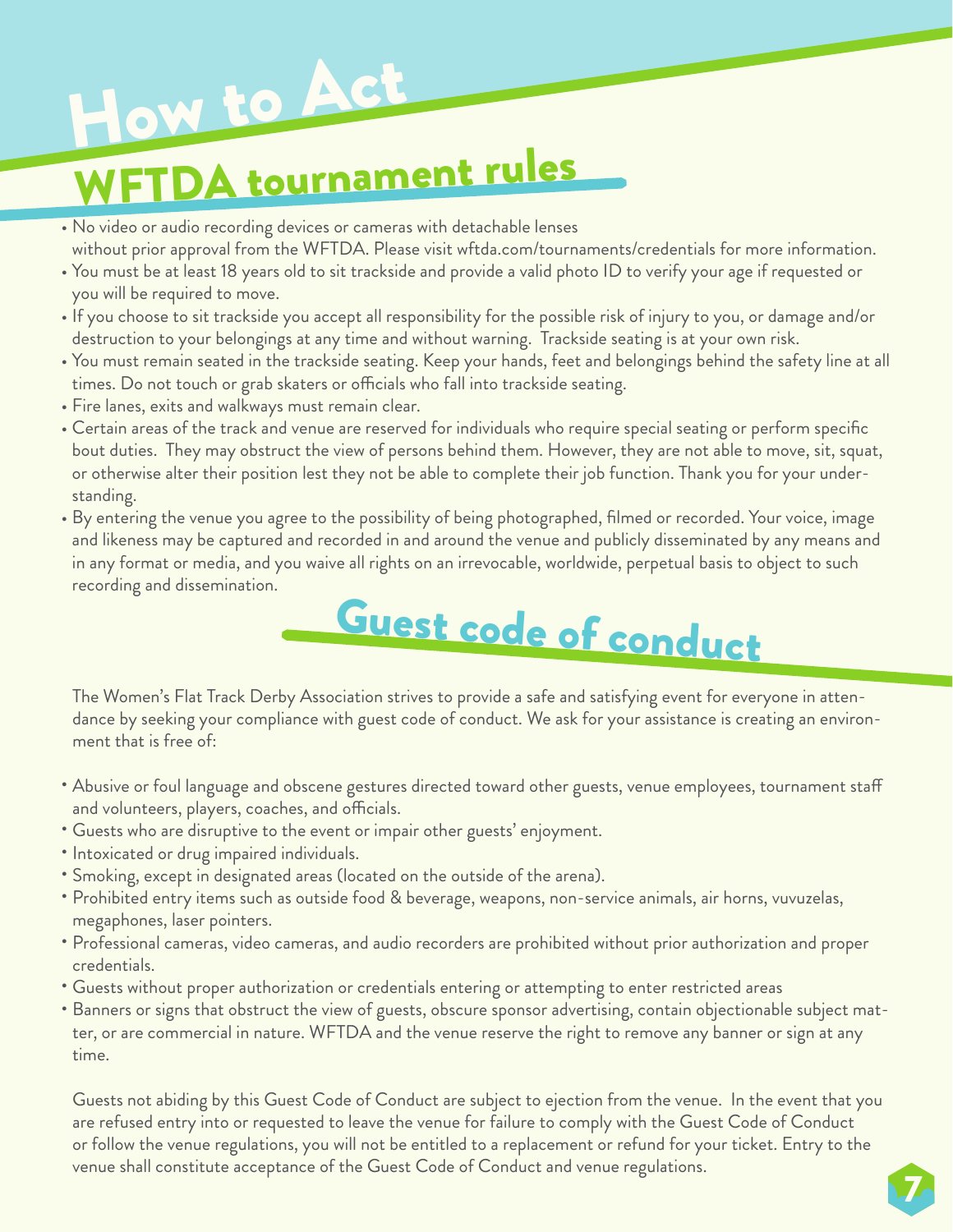## Shopping

Aorta,  $1416$  O St. (upstairs) One of a kind vintage and recycle applique apparel. Check out their jewelry too! Nearby Fun

Iron Brush Tattoo, 1024 O St. We will create an amazing tattoo for you with the quality we have become famous for!

**Robot Luv**, 1410  $\circ$  St. Studio 21 (upstairs) Come visit Carrie the artist and creator of this international brand.

Ruby Begonia's, 1321 P St Lincoln's longest standing vintage clothing store, with clothing from every era.

Sassafrass Clothing & Lingerie, 1416 O St. Suite 8 (upstairs) Super-cute new clothes from L.A., classic vintage and lingerie. And gobs of accessories!

**Stella**, 101 N 14th St Who says girls can't play tough in dresses? Our motto is "Girly Girl with an Edge."

#### **Bison Witches Bar & Deli, 1320 P Street**

A nontraditional bar featuring giant gourmet deli sandwiches, soups, salads, appetizers.

Food

Buzzard Billy's Armadillo Bar-N-Grillo, 247 N 8th St Ste. 101 Incredible Cajun-Creole food, large beer selections and a funky atmosphere.

**C Berry's, 1422 O St** Some of the BEST food on O Street featuring BBQ, burgers and late night breakfast!

Cookie Company, 138 N 12th Family-owned shop featuring the best cookies around. You gotta stop in!

Grateful Greens, 1451 O St Providing a healthy and local alternative for lunch and dinner in downtown Lincoln.

Highnooner's,  $1414 \circ St$ Deli style sandwiches featuring a generous amount of meat. Quickie in a bag!

Ivanna Cone, 701 P St. One of Lincoln's oldest ice cream parlors, still making ice cream the old fashioned way.

Lazzari's,  $1434 \bigcirc$  St. Fresh hand tossed New York style pizza, locally owned, Open till 2 am.

**Watering Hole, 1321**  $\circ$  **St** Your favorite bar food done better. The grilled wings are hands down the best in town!

**Yia Yia's**, 1423  $\circ$  St Lincoln's best pizza and largest beer selection. Famous for their Around The World pizza.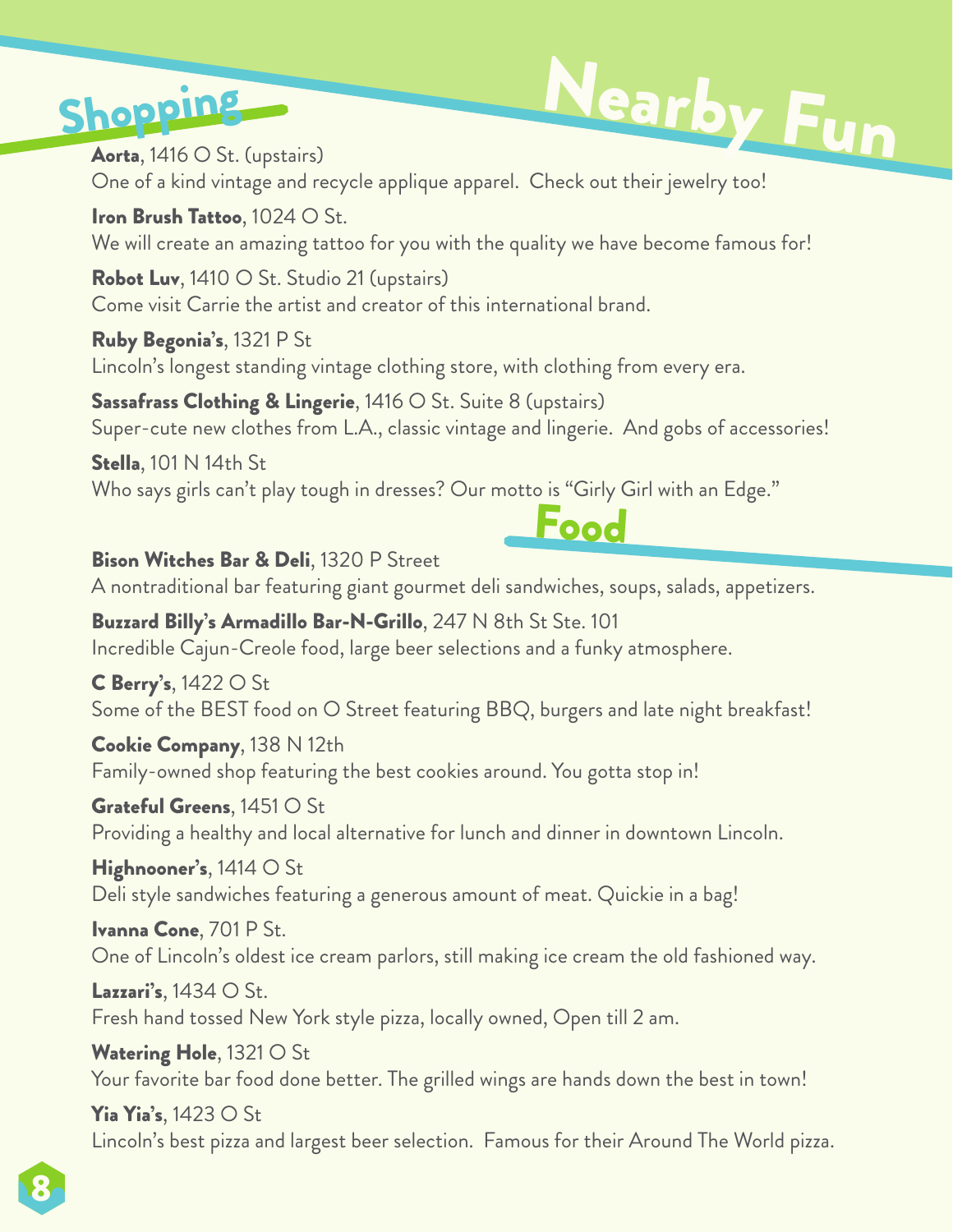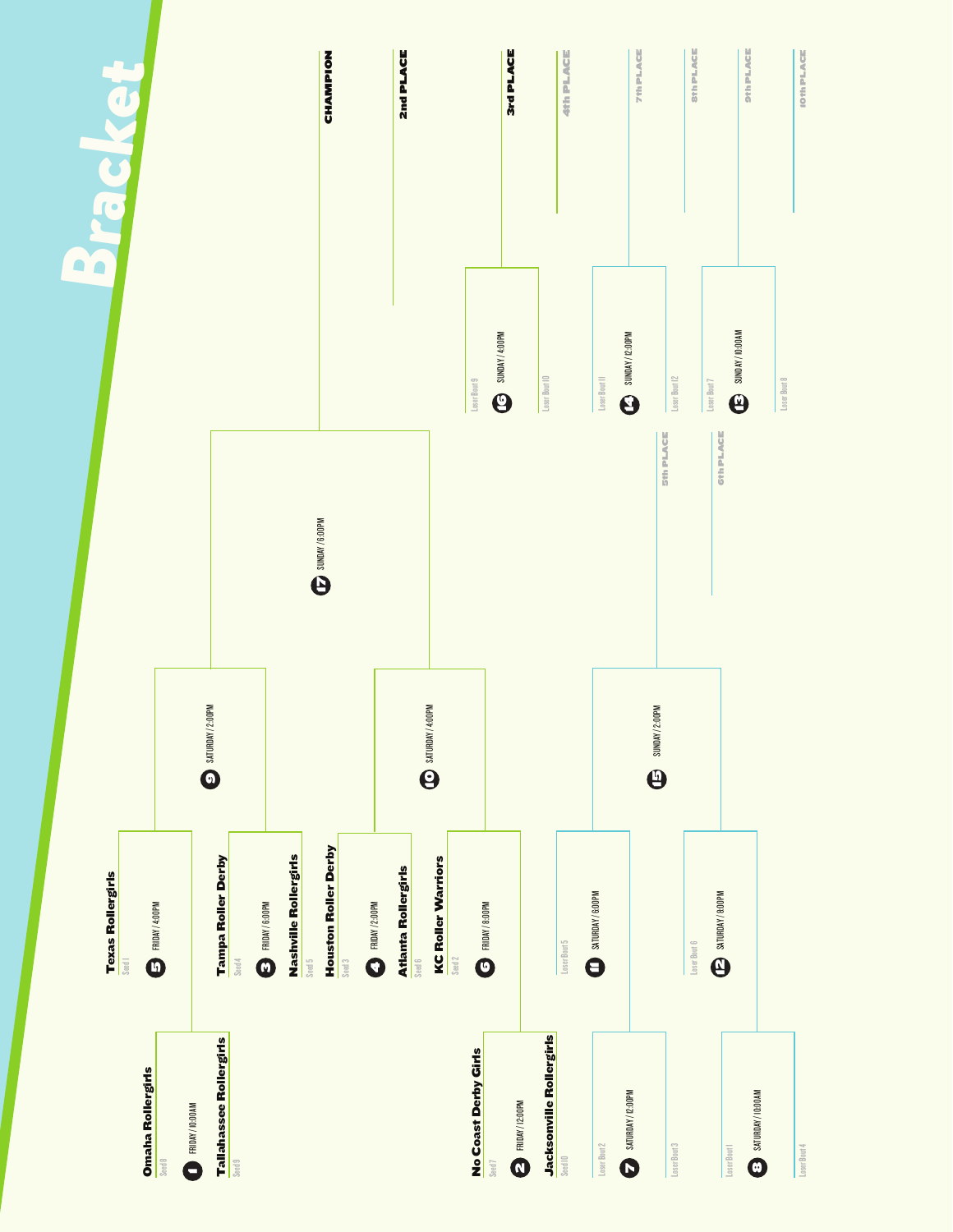Schedule

| Day                |                                             | <b>Friday</b> | <b>Saturday</b> | <b>Sunday</b>                   |
|--------------------|---------------------------------------------|---------------|-----------------|---------------------------------|
| $7:45$ am          | Venue opens to skaters and staff,           |               |                 |                                 |
| $8-9am$            | Open track time for all teams to test floor |               |                 |                                 |
| 9:30am             | Venue opens to ticket holders               |               |                 |                                 |
| $9:15-9:35am$      | Teams warming up:                           | Game 1        | Game 7          | Game 13                         |
| 10am               | Tournament play:                            | Game 1        | Game 7          | Game 13                         |
|                    | Track time at halftime for teams:           | Game 2        | Game 8          | Game 14                         |
| 11:20-11:40am      | Teams warming up:                           | Game 2        | Game 8          | Game 14                         |
| <b>Noon-1:30pm</b> | Tournament play:                            | <b>Game 2</b> | Game 8          | Game 14                         |
|                    | Track time at halftime for teams:           | Game 3        | Game 9          | Game 15                         |
| $1:20 - 1:40$ pm   | Teams warming up:                           | Game 3        | Game 9          | Game 15                         |
| 2-3:30pm           | Tournament play:                            | Game 3        | Game 9          | Game 15                         |
|                    | Track time at halftime for teams:           | Game 4        | Game 10         | Game 16t                        |
| 3:20-3:40pm        | Teams warming up:                           | Game 4        | Game 10         | Game 16                         |
| 4-5:30pm           | Tournament play:                            | Game 4        | Game 10         | Game 16                         |
|                    | Track time at halftime for teams:           | Game 6        | Game 11         | Game 17                         |
| 5:20-5:40pm        | Teams warming up:                           | Game 6        | Game 11         | Game 17                         |
| 6-7:30pm           | Tournament play:                            | Game 6        | <b>Game 11</b>  | Game 17                         |
|                    | Track time at halftime for teams:           | Game 5        | Game 12         |                                 |
| 7:20-7:40pm        | Teams warming up:                           | Game 5        | Game 12         | <b>Medal</b><br><b>Ceremony</b> |
| 8-End              | Tournament play:                            | Game 5        | <b>Game 12</b>  |                                 |